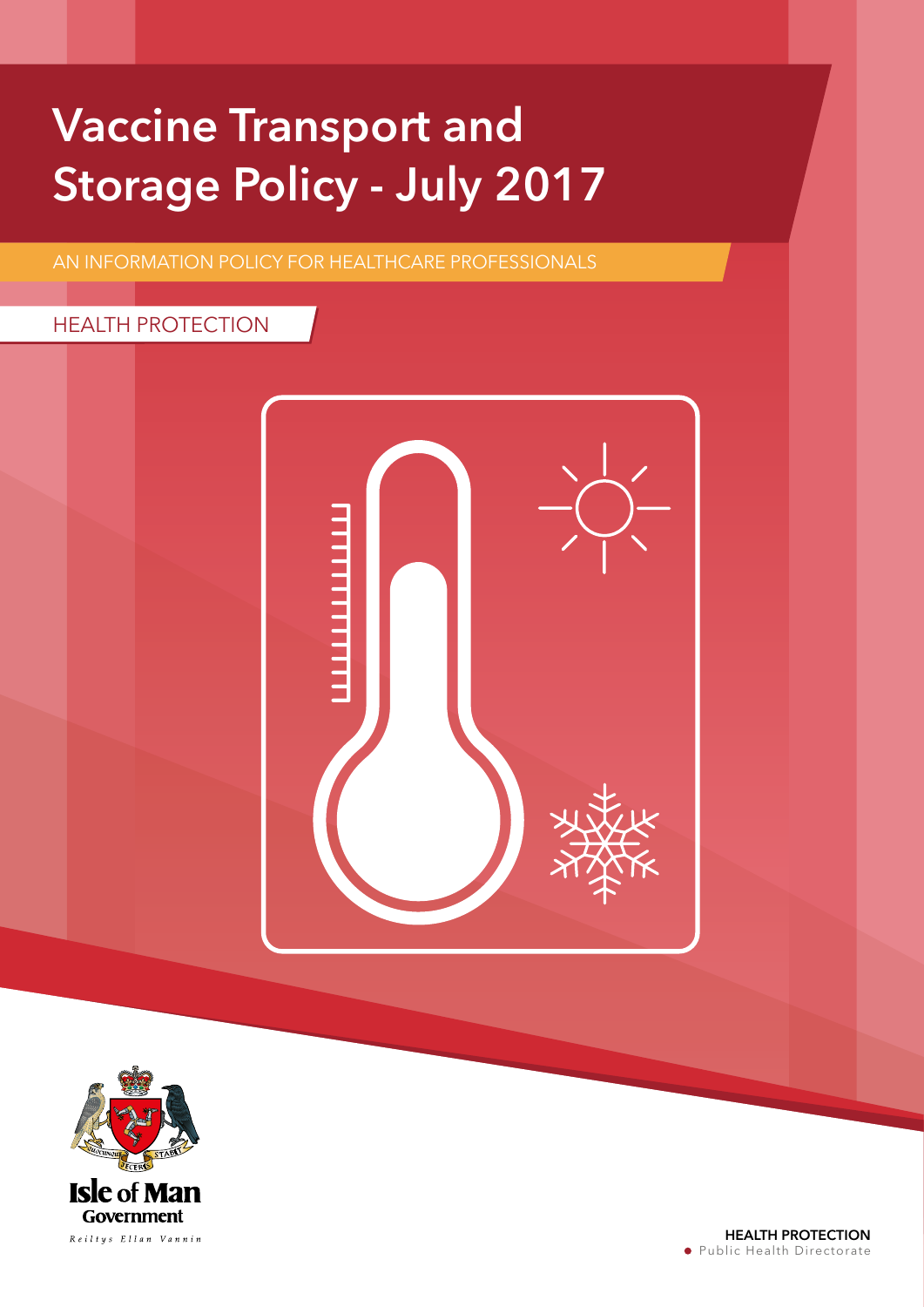## **Contents**

| 2. |                                                                           |  |
|----|---------------------------------------------------------------------------|--|
| 3. |                                                                           |  |
| 4. |                                                                           |  |
| 5. |                                                                           |  |
|    |                                                                           |  |
| 7. |                                                                           |  |
| 8. | Transport and storage of vaccines prior to administration in outlying     |  |
|    | 9. Transport and storage of vaccines prior to administration in patients' |  |
|    |                                                                           |  |
|    | 11. Action to be taken following recording of temperatures found to be    |  |
|    | 12. Procedure for dealing with an accidental and temporary disconnection  |  |
|    |                                                                           |  |

## **Appendices**

| Appendix 2 Suggested refrigerator temperture audit record sheet 11 |     |
|--------------------------------------------------------------------|-----|
|                                                                    |     |
| Appendix 4 Sample: Manufacturer's instructions for use of a        | .18 |
| Appendix 5 Guidance - correct storage and monitoring of            |     |
|                                                                    | 20  |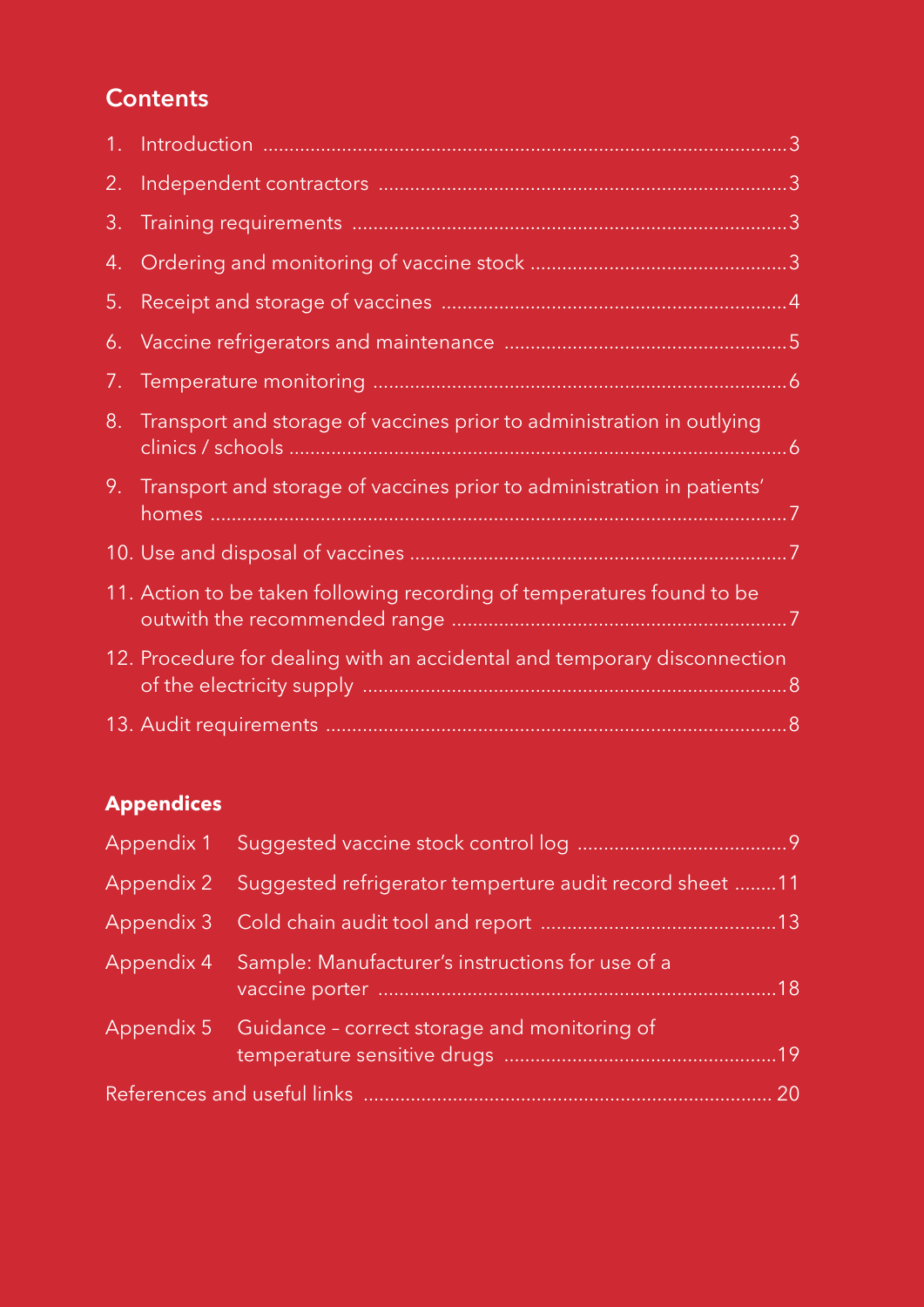## 1. Introduction

This policy applies to all staff involved in all stages of the immunisation process.

Vaccines are both sensitive biological substances and Prescription Only Medicines (POM's).

Any vaccine stored outside the temperature range specified by the manufacturer is outside its licence. Manufacturer advice is required for potential 'off-label' use.

This policy aims to ensure that vaccines are stored and managed properly so that immunisation is carried out safely and efficiently.

Professionals responsible for vaccination will be able to use the policy to audit adherence to the standards in the document, thereby having confidence that they have reduced the risk of compromising the quality, efficiency and safety of the vaccine programme.

The main elements of this policy are:

- ordering and delivery
- restrictions on the use of centrally purchased vaccines
- storage
- maintenance of the cold chain
- auditing and monitoring of stock
- incident reporting

Every member of Department of Health and Social Care (DHSC) staff dealing with vaccines need to appropriately manage the cold chain. In addition, Managers need to regularly review the use, maintenance and management of equipment used for the transport and storage of vaccines.

## 2. Independent Contractors

All Independent Contractors are wholly responsible for the management of risks within their Practice. To support Independent Contractors in satisfying this duty the DHSC urges full compliance with the DHSC's governance policies and procedures.

## 3. Training requirements

Maintenance of the cold chain forms part of all immunisation training and updates. All staff dealing with vaccines should attend training annually.

Managers of General Practices or Pharmacies need to ensure that staff who receive vaccine deliveries and/or monitor refrigerator temperatures are adequately trained and understand the importance of not breaching the cold chain, but, more importantly, what to do if there is a breach.

## 4. Ordering and monitoring of vaccine stock

GP Practices should have no more than two to four weeks' supply (excluding influenza vaccine) of vaccines at any time. This will be sufficient for routine provision.

Excess stock may:

- increase the risk of vaccinations with date-expired vaccines
- increase wastage and cost of disposal by incineration
- increase the dangers of over-packed refrigerators, leading to poor air flow, potential freezing and poor stock rotation
- delay the introduction of new vaccines until local supplies have been used
- increase the cost of replacement of stocks if the refrigerator fails
- increase the pressure on clinic refrigerators in periods of high demand; for example, during the seasonal influenza vaccination season *(Refer to Figure 1)*

**A stock information system** keeps track of orders, expiry dates and running total of vaccines *(Appendix 1)*.

**'Best practice'** is to order small quantities on a regular, scheduled basis, and in sufficient time to ensure that there is an adequate supply for clinics.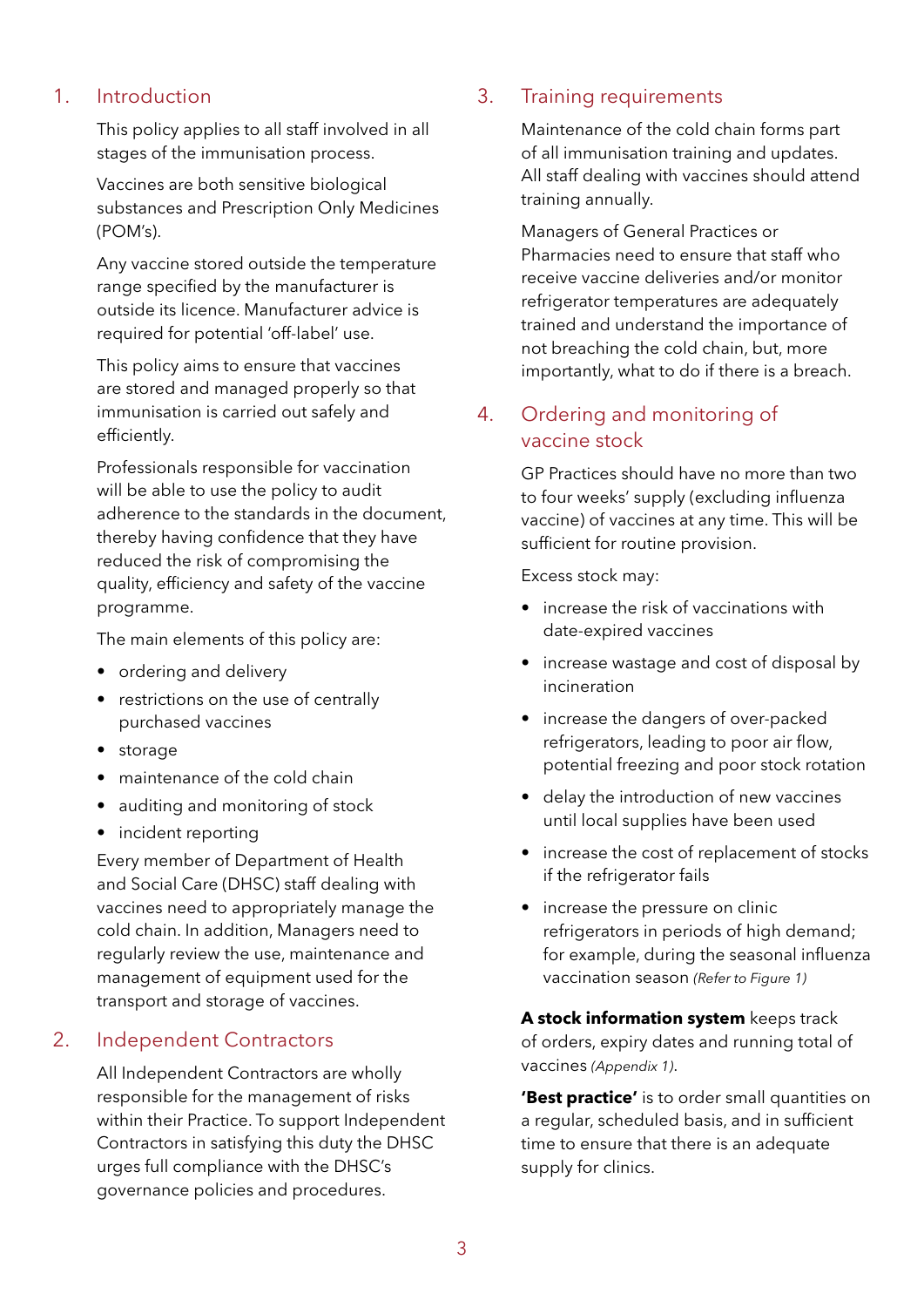**Checks** should be made at least once a week as stock needs to be properly rotated – shortest expiry date used first.

**Remove any expired vaccines** (there should be none) and discard in appropriate waste stream.

**Mark clearly any vaccine returned to the refrigerator** with the date and time of its return and place it at the front of the refrigerator so that it is used first at the next session – this should only be done with vaccines that have remained in the cold chain.

**At least two named, people** must be nominated for ordering, receipt and care of vaccines (suggest: one from the Nursing Team and one from Administration). All members of the Primary Care Team should be aware of the importance of good vaccine management.

Centrally purchased vaccines for routine immunisation programmes are ordered and delivered via Immform and should only be used for approved purposes. If centrally purchased stock is used for a purpose not authorised by the Department of Health and Social Care (DHSC), it should be replaced by privately purchasing the equivalent amount of stock. Failure to do this may constitute fraud or theft (Green Book updated 12 March 2013).

*(DOH: Immunisation against Infectious Disease 2013)*

## 5. Receipt and storage of vaccines

Vaccines must be unpacked immediately upon receipt - check that there are no leakages, damage or discrepancies in the delivered vaccines.

Vaccines should be placed in their original packaging in the main body of a designated vaccine refrigerator (not in drawers) at a suitable temperature, maintaining the cold chain at all stages.

The date and time at which the vaccine was received should be entered onto a vaccine stock control log.

- Vaccines received which have been dispatched on the previous day should not be accepted unless delivered via validated refrigerated transport
- Air should be able to circulate around the boxes and between the shelves *(refer to Figures 1 and 2)*
- Vaccines must not be allowed to freeze - freezing vaccines causes deterioration and can give rise to increased adverse reactions by:
	- irreversibly denaturing the proteins in the vaccines
	- reducing the efficacy of the vaccines
	- causing the emulsions in the vaccines to become unstable producing hairline cracks in the ampoule/vial/pre-filled syringe, potentially contaminating the contents. The glass spicules (small sharp pointed fragments) produced may also cause serious local adverse reactions
- When the refrigerator is being defrosted the vaccines should be transferred to another refrigerator or placed in a cool-box with suitable packaging



### Risk of vaccine excess: Figure 1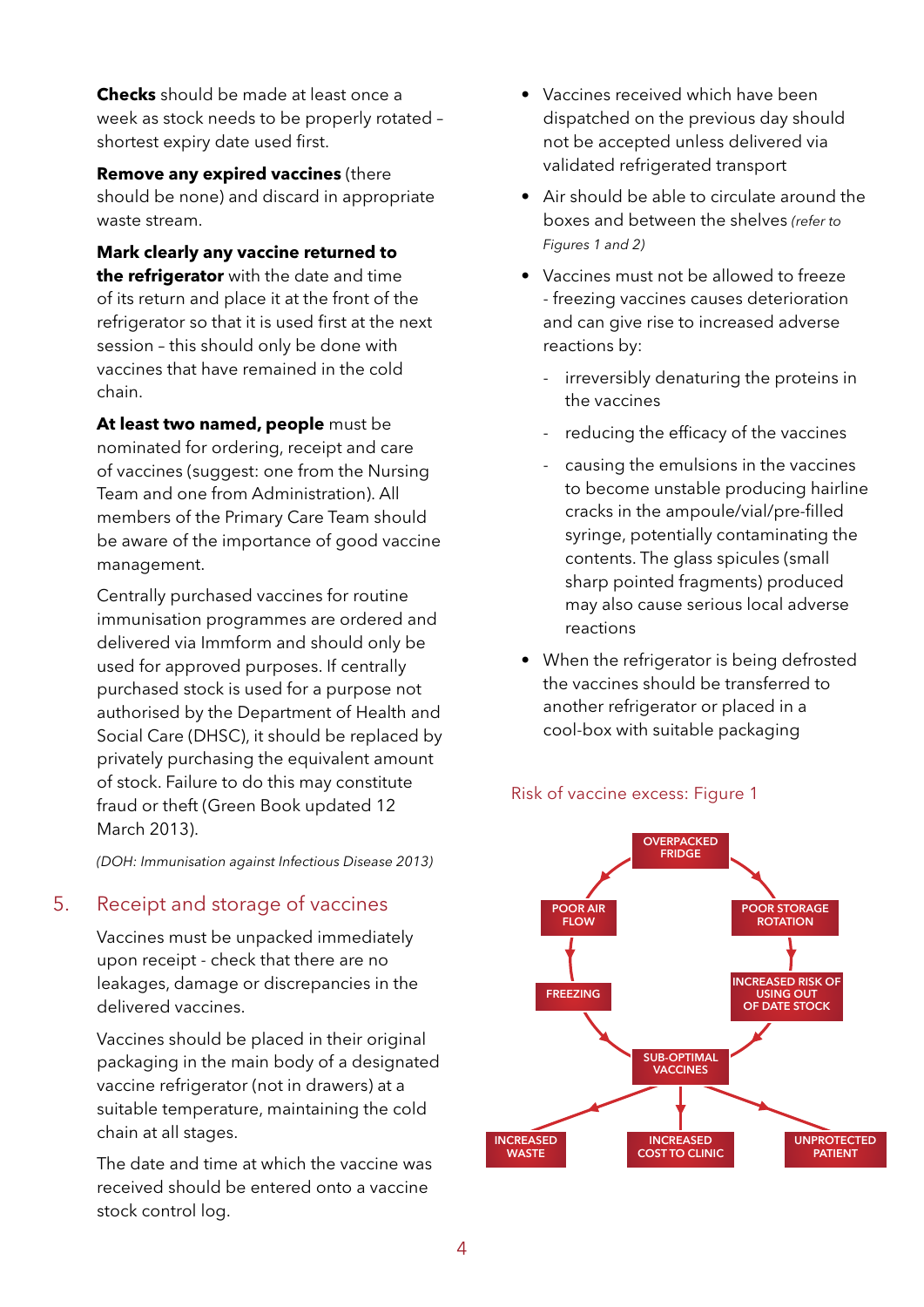## 6. Vaccine refrigerators and maintenance

A validated refrigerator must:

- be suitable for the storage of vaccines between +2°C and +8°C, a mid-range of +5°C is good practice
- be lockable, or stored in a room that is locked when not occupied by a member of staff
- be of the larder type (with no freezer compartment) large enough to hold the stock and allow sufficient space around the vaccine packages for air to circulate. It is recommended that the refrigerator is no more than 50% full to enable good air flow *(Figure 2)*
- have a maximum-minimum thermometer - all refrigerators should ideally have two max/min thermometers, with one independent of mains power. If only one max/min thermometer is used, then a

## Vaccine storage: Figure 2

- X No food or medical specimens
- X Do not place fridge in direct sunlight or near heat source
- X Do not remove vaccines from original boxes until ready to use
- X Do not store vaccines in fridge doors or in solid plastic trays/ containers within the fridge
- X Keep vaccines away from fridge walls and cold air vents



monthly check should be carried out to confirm that the calibration is accurate.

Care should be taken to ensure that the thermometer probe cable does not interfere with the door seal, causing the temperature to fall outside the permitted range

- be dedicated to the use of vaccines food, drink and specimens must not be stored in the refrigerator
- be regularly maintained and records kept of this maintenance – managers should ensure that there is a maintenance contract that allows for at least yearly servicing and calibration of temperature gauges
- fridges should be cleaned as per manufacturers guidance.
- be wired into switchless sockets to avoid them being turned off accidentally - if this is not possible, a warning sign should be placed on the plug
	- Use a dedicated vaccine fridge
	- Safeguard electricity supply
	- No more than 50% full
	- Place vaccines in clearly labelled plastic mesh baskets
	- Group vaccines by type (Paediatric, Adult, Adolescent)
	- Defrost/calibrate fridge regularly
	- Ensure back up facilities are available in the event of fridge failing
	- Be cleaned and defrosted regularly (if necessary) and records kept of these procedures
	- Be situated away from a radiator or any other heat source that could affect their performance and should be appropriately ventilated
	- Have the opening of its door kept to a minimum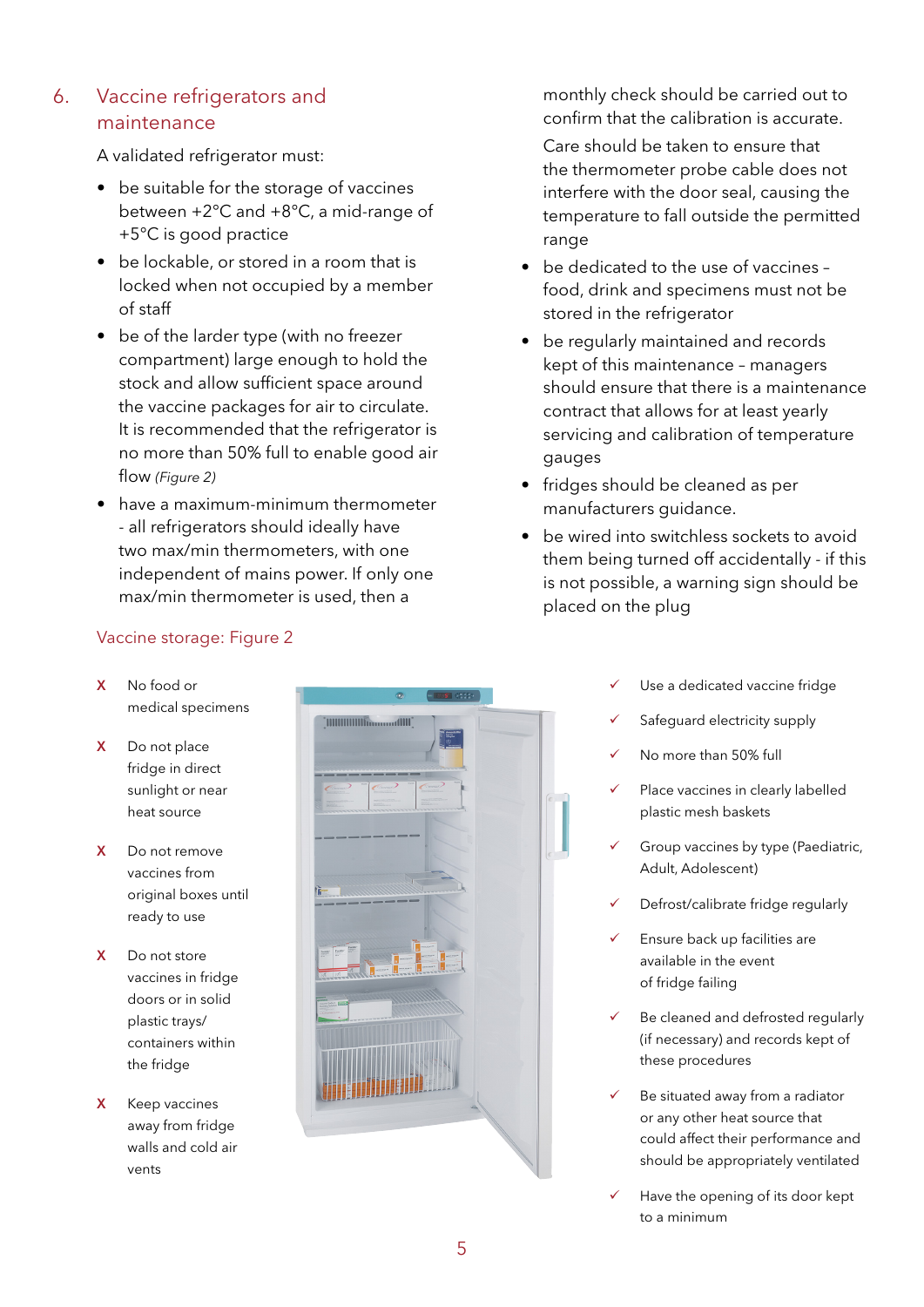## 7. Temperature monitoring

Named staff can delegate refrigerator monitoring to other staff, but should ensure that staff undertaking this task understand all aspects of the process.

This can be facilitated by using the 'four Rs' – read, record, reset and react:

**Read:** daily reading of the thermometer's maximum, minimum and current temperatures at the same time every day during the working week.

**Record:** recording temperatures in a standard fashion and on a standard form, including signing each entry on the recording sheet.

**Reset:** resetting the thermometer after each reading. The thermometers should also be reset when temperatures have stabilized after periods of high activity.

**React:** the person making the recording should take action if the temperature falls outside +2°C to +8°C and document this action.

*Note: Unless there is manufacturer stability data supporting storage for vaccines outside of the +2°C to +8°C range, the DHSC advises that any vaccine that has not been stored as per its licensing conditions (contained in the Summary of Product Characteristics - SPC) is no longer a licensed product and should not be used.* 

## 8. Transport and storage of vaccines prior to administration in outlying clinics/schools

- A validated rigid-type medical grade cool-box and cool-packs should be used for transporting vaccines. Choose appropriate sizes of cool-box for the amount of vaccine needed
- Take only enough vaccines for a particular session and minimise exposure of the vaccines to room temperatures
- Cool-boxes should only be packed immediately prior to dispatch
- Vaccines must be kept in the original packaging, wrapped in bubble wrap (or similar insulation material) and placed into a cool-box with cool-packs as recommended by the manufacturer's instructions (Appendix 4)
- Open/Disturb box as little as possible to help maintain temperature
- If a refrigerator is not available at a vaccination site, the vaccines must be stored in the cool-box until used
- Everyone involved in the use of the transport boxes needs to be familiar with and adhere to the manufacturer's instructions
- Cool-boxes should be transported in the boots of healthcare workers' cars, not on car seats
- Mark vaccines removed for an external session before returning them to the refrigerator and then use them at the earliest opportunity

## 9. Transport and storage of vaccines prior to administration in patients' homes

This section is designed to provide for the safe administration of flu vaccines by the District Nursing Service. The only exception to the section about transport and storage of vaccines prior to administration in outlying clinics and schools is:

**The manufacturer's Stability Data Sheet for each seasonal flu vaccine is to be obtained annually to support the transport of vaccines outside of the +2°C to +8°C range with the aim of reducing vaccine wastage. If the vaccine manufacturer will only give this**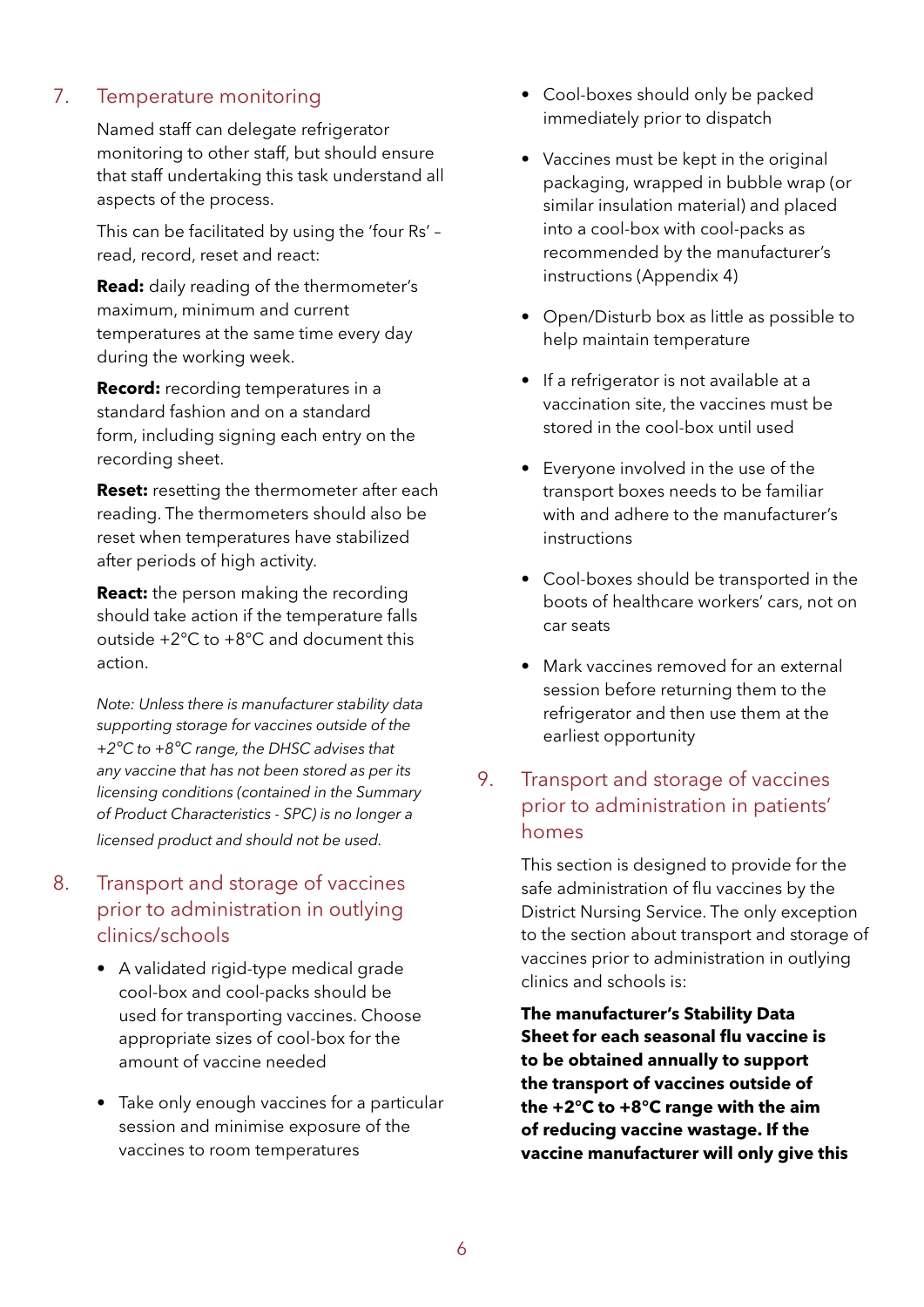## **information following a breach of cold chain, as opposed to proactively, then the vaccine must be transported strictly as in Section 8.**

Note: Heat speeds up the decline in potency in most vaccines, therefore reducing the shelflife. In some cases the vaccines can be stored/ transported above +8°C and used safely as long as the information in the Stability Data Sheet is applied appropriately.

## 10. Use and disposal of vaccines

- The minimum amount of vaccines necessary should be dispatched to the point of use
- The minimum amount of vaccines necessary on any one occasion should be removed from the refrigerator or coolbox – further visits to the refrigerator or cool-box may be necessary during the vaccination session
- Vaccines should be reconstituted in accordance with the manufacturer's instructions
- At the end of the session, opened ampoules, vials and pre-filled syringes should be placed in the appropriate sharps container for incineration
- At the end of the session, unused vaccines which have NOT been removed from the cool-box should be returned on the same day to the refrigerator and marked 'use first'. Such vaccines should not be recycled in this way a second time
- Unused vaccines which have date-expired should be disposed of as special waste. This means either returning them to the supplying pharmacy or manufacturer, or as special waste via Noble's Pharmacy, or as special waste via the Hospital's Porter Collection Service

## 11. Action to be taken following recording of temperatures found to be outwith the recommended range

Your local procedure should be available to describe the actions that should be taken in

the event of the temperature going outside the recommended range  $(+2^{\circ}C \text{ to } +8^{\circ}C)$ . The designated member of staff for vaccine supervision or their on-duty deputy should be informed and a note of any action taken or comments on temperatures outside the +2°C to +8°C range should be clearly made on the temperature recording log. It is important to review action taken to ensure an appropriate outcome.

Reasons for readings being out of recommended range may include:

- door being left open
- re-stocking
- defrosting
- unplugging of refrigerator from power socket or other loss of power
- malfunction or failure of the refrigerator or thermometer
- frosting up of probe

If there are any concerns about the storage of the vaccine and subsequent viability, the suspect stock should be quarantined but kept within a suitable pharmaceutical refrigerator.

Advice should be sought from the drug manufacturer.

A system of notifying local staff with responsibility for vaccines should be in place.

An incident/record form should be completed using procedures for incident reporting.

Where incidents occur within a general practice setting, Independent Contractors and their staff should be encouraged to use procedures for incident reporting. This will provide details of the incident and action taken to reduce the risk of recurrence.

The following check list provides a framework for the essential steps that should be taken in the event that the recorded maximum and/or minimum temperature is outwith the recommended range of  $+2^{\circ}$ C to  $+8^{\circ}$ C.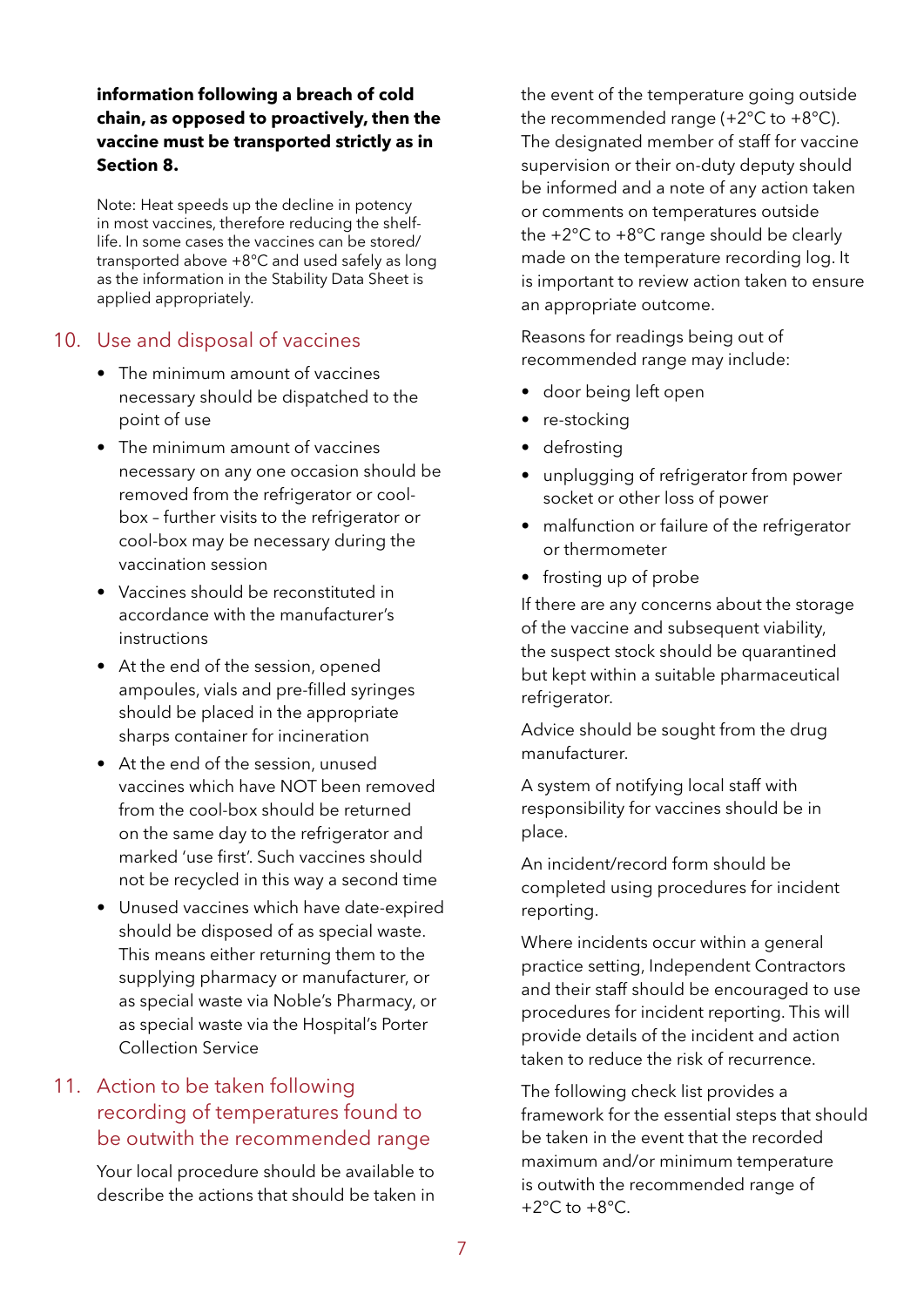- The person noting the temperature should inform the nominated vaccine staff member or their deputy and/or the appropriate Manager
- The cause should be immediately investigated and where possible the problem should be rectified
- Establish the exact period of temperature deviation (if a data logger system is used, download the recent fridge reading or use proper paper records of min/max temperatures)
- Place affected stock into quarantine but keep stock in refrigerator/cold chain
- Record details of products that are affected; vaccine name, batch numbers, expiry dates, quantity
- Discuss with the vaccine manufacturer to assess whether stock can be used
- **Note,** if the cold chain cannot be guaranteed for vaccines that have been administered to patients, it is likely that those patients will need to be recalled to receive repeat vaccinations
- Ensure action is taken to prevent/reduce risk of recurrence of the problem
- Inform the Health Protection Team, Public Health Directorate
- Document all action.

## 12. Procedure for dealing with an accidental and temporary disconnection of the electricity supply

- **Note** the current refrigerator temperature
- If inside the range  $+2^{\circ}$ C to  $+8^{\circ}$ C, reconnect the power supply - no further action is required
- If outside the range  $+2^{\circ}C$  to  $+8^{\circ}C$ , reconnect the power supply, taking note

of the time at which you do this. Try to establish how long the vaccines may have been outside the range and check for any previous breaks in the cold chain

• Establish the number and type of vaccines in stock in the refrigerator and contact one of the people mentioned in Section 11 above for advice

## 13. Audit requirements

The following audits are required:

- **Every week:** Refrigerator contents should be checked at least once
- **Every month:** Vaccine stock should be audited and recorded
- **Every three months:** Audit records of stock and cold chain

An audit of the cold chain (Appendix 3) is to be submitted to the Health Protection Nurse, Public Health Directorate every 3 months. An anonymised report will be produced and distributed to Family Practitioners Services/ GP Practices. The codes used will correspond with immunisation uptake reports issued by Family Practitioner Services.

The Public Health Directorate will undertake an annual external audit.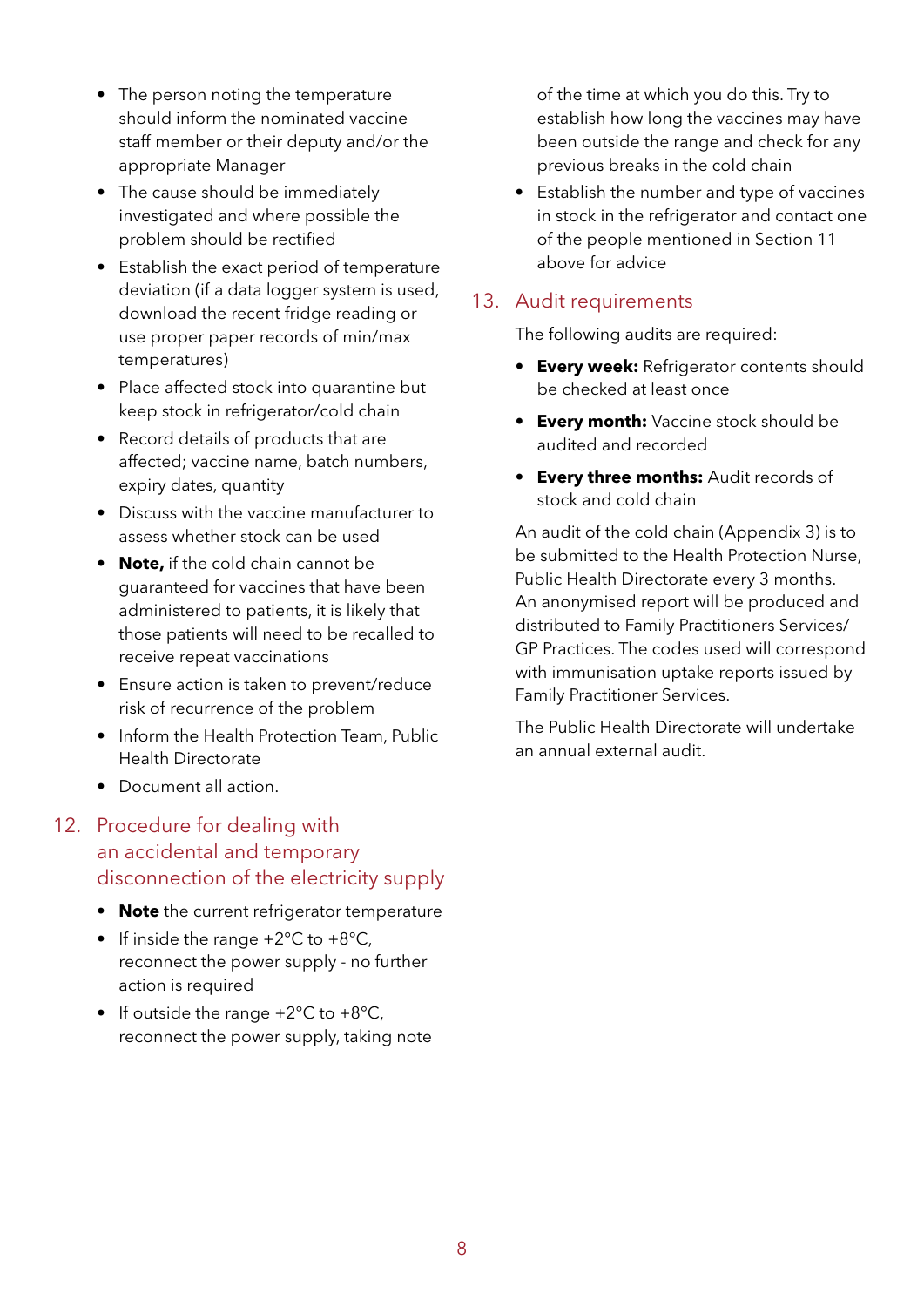# Suggested vaccine stock control log *(Use a separate sheet for each vaccine brand)*Suggested vaccine stock control log

Vaccine Name

Vaccine Name

|                    | Initials and comments                           |  |  |  |  |  |  |  |
|--------------------|-------------------------------------------------|--|--|--|--|--|--|--|
|                    | Stock<br>balance                                |  |  |  |  |  |  |  |
| Number<br>returned | (to be<br>marked<br>'use first')                |  |  |  |  |  |  |  |
|                    | Number<br>of<br>vaccines<br>wasted              |  |  |  |  |  |  |  |
|                    | Quantity<br>issued<br>and<br>to whom            |  |  |  |  |  |  |  |
|                    | Quantity<br>in stock<br>before<br>delivery      |  |  |  |  |  |  |  |
|                    | Expiry<br>Date                                  |  |  |  |  |  |  |  |
| Vaccine            | Batch<br>or Lot<br>Number                       |  |  |  |  |  |  |  |
|                    | Date and Time<br>transferred to<br>refrigerator |  |  |  |  |  |  |  |
| Vaccine Check      | (leakages,<br>damage,<br>discrepancies)         |  |  |  |  |  |  |  |
|                    | Date<br>and<br>Time<br>Received                 |  |  |  |  |  |  |  |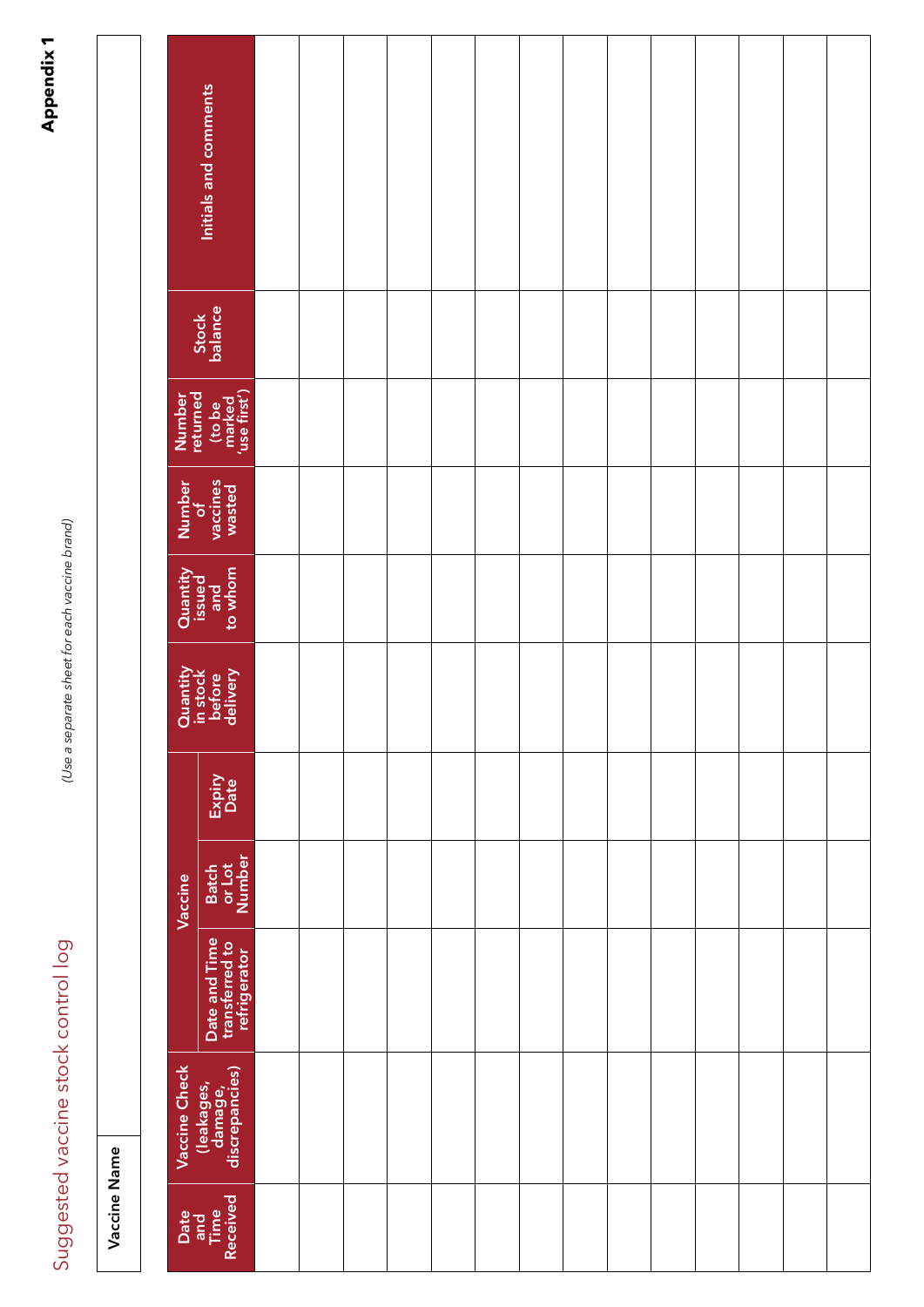# Suggested vaccine stock control log *(Use a separate sheet for each vaccine brand)*Suggested vaccine stock control log

|              |                    | Initials and comments                           |  |  |  |  |  |  |  |
|--------------|--------------------|-------------------------------------------------|--|--|--|--|--|--|--|
|              |                    | Stock<br>balance                                |  |  |  |  |  |  |  |
|              | Number<br>returned | (to be<br>marked<br>'use first')                |  |  |  |  |  |  |  |
|              | Number<br>of       | vaccines<br>wasted                              |  |  |  |  |  |  |  |
|              |                    | Quantity<br>issued<br>and<br>to whom            |  |  |  |  |  |  |  |
|              |                    | Quantity<br>in stock<br>before<br>delivery      |  |  |  |  |  |  |  |
|              |                    | Expiry<br>Date                                  |  |  |  |  |  |  |  |
|              | Vaccine            | Batch<br>or Lot<br>Number                       |  |  |  |  |  |  |  |
|              |                    | Date and Time<br>transferred to<br>refrigerator |  |  |  |  |  |  |  |
|              | Vaccine Check      | (leakages,<br>damage,<br>discrepancies)         |  |  |  |  |  |  |  |
| Vaccine Name |                    | Date<br>and<br>Time<br>Received                 |  |  |  |  |  |  |  |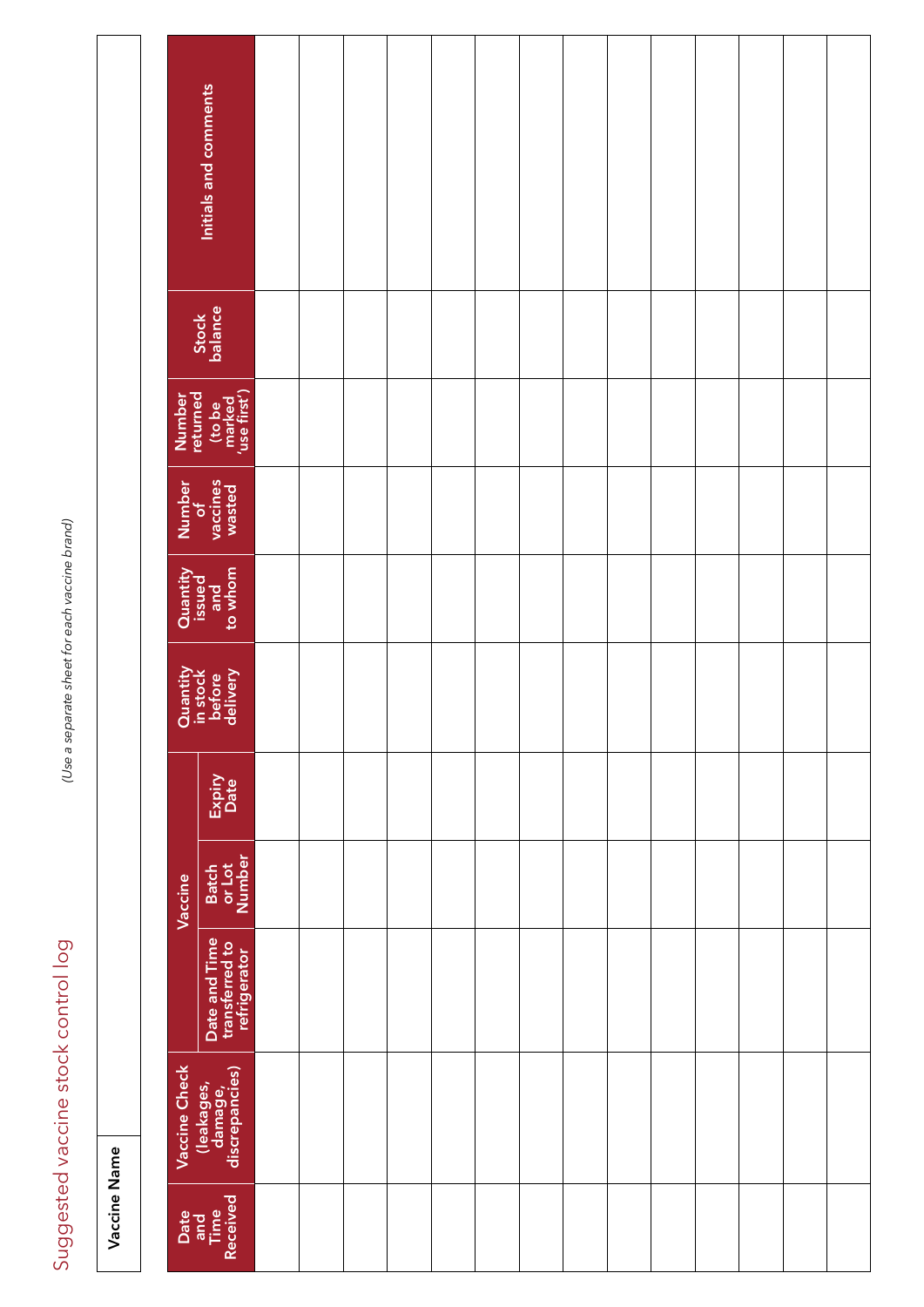# Suggested refrigerator temperature audit record sheet **Appendix 2** Suggested refrigerator temperature audit record sheet

| ¢      |
|--------|
| ì<br>г |
| ĩ      |
|        |
|        |
|        |

| Month                                            |                             |                   |              |                             |           |                      |           |           |                                           |                         | Fridge Number |                       |                                                    |    |                               |              |    |                | Room Number |    |                 |   |    |               |    |
|--------------------------------------------------|-----------------------------|-------------------|--------------|-----------------------------|-----------|----------------------|-----------|-----------|-------------------------------------------|-------------------------|---------------|-----------------------|----------------------------------------------------|----|-------------------------------|--------------|----|----------------|-------------|----|-----------------|---|----|---------------|----|
| Vaccine Refrigerator Temperature Chart           |                             |                   |              |                             |           |                      |           |           | (Please record                            |                         |               |                       | maximum and minimum temperature as well as actual) |    |                               |              |    |                |             |    |                 |   |    |               |    |
|                                                  | $\blacktriangledown$        | $\mathbf{\Omega}$ |              | $\boldsymbol{\omega}$       |           | $\blacktriangleleft$ | LO.       |           | $\bullet$                                 | $\triangleright$        |               | $\boldsymbol{\infty}$ | $\bullet$                                          |    | $\overline{\phantom{0}}$      | $\mathbf{r}$ |    | 12             | 13          |    | $\overline{4}$  |   | 15 | $\frac{6}{5}$ |    |
| TEMP                                             | $M_{\text{d}}$<br><b>AM</b> | $\overline{M}$    | $\mathsf{M}$ | <b>PM</b><br>$\overline{M}$ | <b>AM</b> | $\mathbb{R}$         | <b>AM</b> | <b>Nd</b> | $\overline{P}$<br>$\overline{\mathsf{M}}$ | $\overline{\mathsf{M}}$ | Md            | <b>Nd</b><br>Μ        | ξ                                                  | Μd | Md<br>$\overline{\mathsf{M}}$ | <b>AM</b>    | Md | <b>Md</b><br>Μ | Μ           | Md | Md<br><b>AM</b> | Μ | Md | <b>AM</b>     | Μd |
| <b>16°C</b>                                      |                             |                   |              |                             |           |                      |           |           |                                           |                         |               |                       |                                                    |    |                               |              |    |                |             |    |                 |   |    |               |    |
| 15°C                                             |                             |                   |              |                             |           |                      |           |           |                                           |                         |               |                       |                                                    |    |                               |              |    |                |             |    |                 |   |    |               |    |
| <b>14°C</b>                                      |                             |                   |              |                             |           |                      |           |           |                                           |                         |               |                       |                                                    |    |                               |              |    |                |             |    |                 |   |    |               |    |
| $13^{\circ}$ C                                   |                             |                   |              |                             |           |                      |           |           |                                           |                         |               |                       |                                                    |    |                               |              |    |                |             |    |                 |   |    |               |    |
| $12^{\circ}$ C                                   |                             |                   |              |                             |           |                      |           |           |                                           |                         |               |                       |                                                    |    |                               |              |    |                |             |    |                 |   |    |               |    |
| 3°11                                             |                             |                   |              |                             |           |                      |           |           |                                           |                         |               |                       |                                                    |    |                               |              |    |                |             |    |                 |   |    |               |    |
| $10^{\circ}$ C                                   |                             |                   |              |                             |           |                      |           |           |                                           |                         |               |                       |                                                    |    |                               |              |    |                |             |    |                 |   |    |               |    |
| <b>OoC</b>                                       |                             |                   |              |                             |           |                      |           |           |                                           |                         |               |                       |                                                    |    |                               |              |    |                |             |    |                 |   |    |               |    |
| $3^{\circ}C$                                     |                             |                   |              |                             |           |                      |           |           |                                           |                         |               |                       |                                                    |    |                               |              |    |                |             |    |                 |   |    |               |    |
| $7^{\circ}C$                                     |                             |                   |              |                             |           |                      |           |           |                                           |                         |               |                       |                                                    |    |                               |              |    |                |             |    |                 |   |    |               |    |
| $5^{\circ}$                                      |                             |                   |              |                             |           |                      |           |           |                                           |                         |               |                       |                                                    |    |                               |              |    |                |             |    |                 |   |    |               |    |
| $5^{\circ}C$                                     |                             |                   |              |                             |           |                      |           |           |                                           |                         |               |                       |                                                    |    |                               |              |    |                |             |    |                 |   |    |               |    |
| $\left \frac{\mathsf{U}}{\mathsf{G}}\right $ ိ က |                             |                   |              |                             |           |                      |           |           |                                           |                         |               |                       |                                                    |    |                               |              |    |                |             |    |                 |   |    |               |    |
|                                                  |                             |                   |              |                             |           |                      |           |           |                                           |                         |               |                       |                                                    |    |                               |              |    |                |             |    |                 |   |    |               |    |
| $2^{\circ}C$                                     |                             |                   |              |                             |           |                      |           |           |                                           |                         |               |                       |                                                    |    |                               |              |    |                |             |    |                 |   |    |               |    |
| $1^{\circ}C$                                     |                             |                   |              |                             |           |                      |           |           |                                           |                         |               |                       |                                                    |    |                               |              |    |                |             |    |                 |   |    |               |    |
| O <sub>o</sub>                                   |                             |                   |              |                             |           |                      |           |           |                                           |                         |               |                       |                                                    |    |                               |              |    |                |             |    |                 |   |    |               |    |
| <b>JoL-</b>                                      |                             |                   |              |                             |           |                      |           |           |                                           |                         |               |                       |                                                    |    |                               |              |    |                |             |    |                 |   |    |               |    |
| $-2$ °C                                          |                             |                   |              |                             |           |                      |           |           |                                           |                         |               |                       |                                                    |    |                               |              |    |                |             |    |                 |   |    |               |    |
| $-3$ °C                                          |                             |                   |              |                             |           |                      |           |           |                                           |                         |               |                       |                                                    |    |                               |              |    |                |             |    |                 |   |    |               |    |
| $2^{\circ}$                                      |                             |                   |              |                             |           |                      |           |           |                                           |                         |               |                       |                                                    |    |                               |              |    |                |             |    |                 |   |    |               |    |
| -5°C                                             |                             |                   |              |                             |           |                      |           |           |                                           |                         |               |                       |                                                    |    |                               |              |    |                |             |    |                 |   |    |               |    |
| <b>J°9-</b>                                      |                             |                   |              |                             |           |                      |           |           |                                           |                         |               |                       |                                                    |    |                               |              |    |                |             |    |                 |   |    |               |    |
| Reset                                            |                             |                   |              |                             |           |                      |           |           |                                           |                         |               |                       |                                                    |    |                               |              |    |                |             |    |                 |   |    |               |    |
| $\mathbf{B}$                                     |                             |                   |              |                             |           |                      |           |           |                                           |                         |               |                       |                                                    |    |                               |              |    |                |             |    |                 |   |    |               |    |
| Time                                             |                             |                   |              |                             |           |                      |           |           |                                           |                         |               |                       |                                                    |    |                               |              |    |                |             |    |                 |   |    |               |    |
|                                                  |                             |                   |              |                             |           |                      |           |           |                                           |                         |               |                       |                                                    |    |                               |              |    |                |             |    |                 |   |    |               |    |
| Comment                                          |                             |                   |              |                             |           |                      |           |           |                                           |                         |               |                       |                                                    |    |                               |              |    |                |             |    |                 |   |    |               |    |
|                                                  |                             |                   |              |                             |           |                      |           |           |                                           |                         |               |                       |                                                    |    |                               |              |    |                |             |    |                 |   |    |               |    |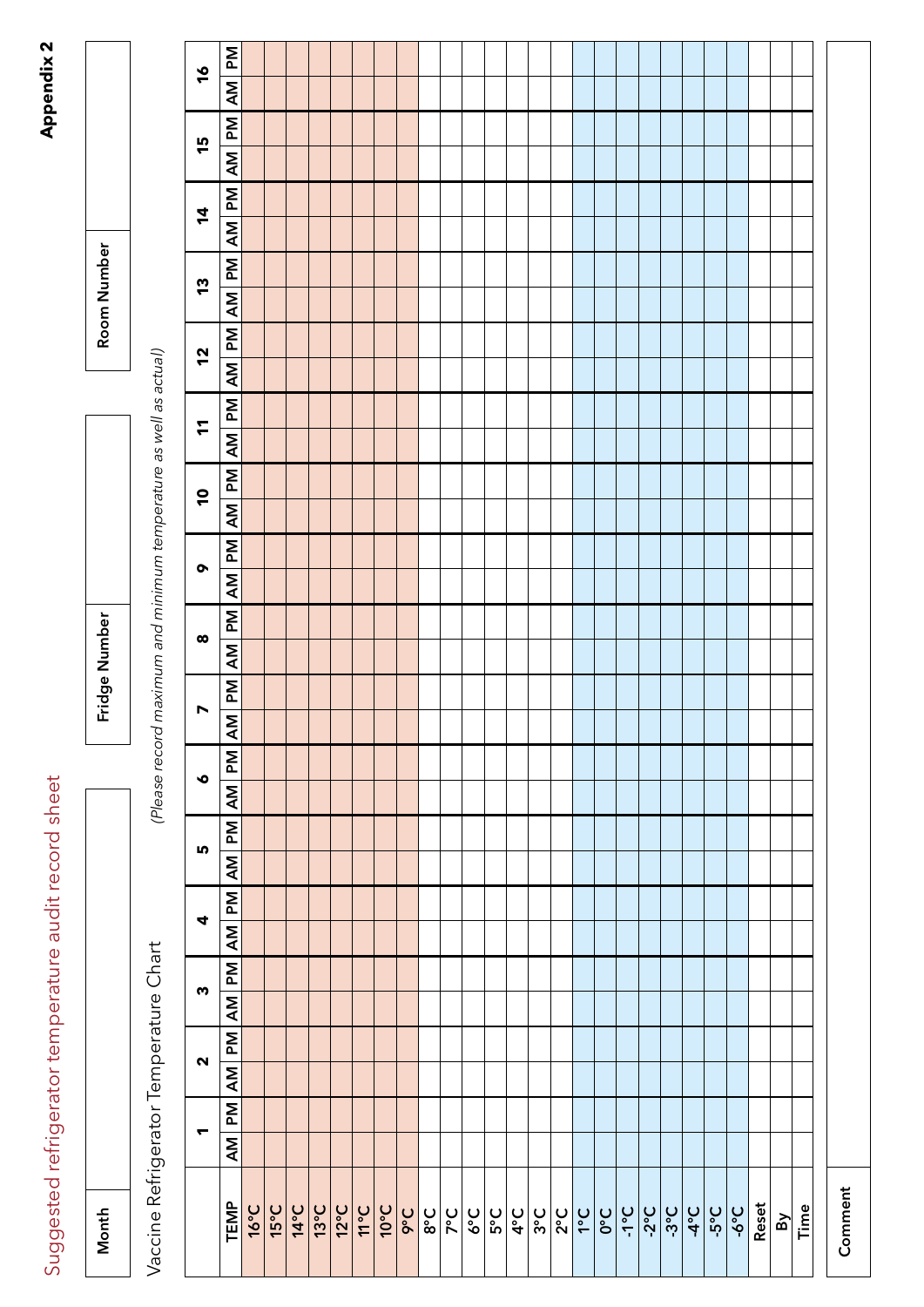Suggested refrigerator temperature audit record sheet Suggested refrigerator temperature audit record sheet

| Ē |  |
|---|--|

Fridge Number Fridge Number

Room Number Room Number

> Vaccine Refrigerator Temperature Chart Vaccine Refrigerator Temperature Chart

(Please record maximum and minimum temperature as well as actual) *(Please record maximum and minimum temperature as well as actual)*

| 17                        | AM PM<br><b>TEMP</b>                               | $16^{\circ}C$ | $15^{\circ}C$ | $14^{\circ}$ C | $13^{\circ}$ C | $12^{\circ}$ C | $J_0$ | $10^{\circ}$ C | boC | $3^{\circ}C$ | $2^{\circ}C$ | $5^{\circ}6$ | 5°C | $4^{\circ}C$ | $3^{\circ}C$ | $2^{\circ}C$ | $3^{\circ}$ | <b>O°C</b> | <b>J°C</b> | <u>ပ္ပံု</u> ပ္ပံ | $\left \frac{2}{2}$ | <b>C</b> -9- | Reset | $\mathbf{B}$ | Time |
|---------------------------|----------------------------------------------------|---------------|---------------|----------------|----------------|----------------|-------|----------------|-----|--------------|--------------|--------------|-----|--------------|--------------|--------------|-------------|------------|------------|-------------------|---------------------|--------------|-------|--------------|------|
| $\frac{8}{1}$             | AM PM                                              |               |               |                |                |                |       |                |     |              |              |              |     |              |              |              |             |            |            |                   |                     |              |       |              |      |
| <b>o</b>                  | AM PM                                              |               |               |                |                |                |       |                |     |              |              |              |     |              |              |              |             |            |            |                   |                     |              |       |              |      |
| $\boldsymbol{S}$          | PM <br>$\overline{\mathsf{M}}$                     |               |               |                |                |                |       |                |     |              |              |              |     |              |              |              |             |            |            |                   |                     |              |       |              |      |
| $\mathbf{z}$              | AM PM                                              |               |               |                |                |                |       |                |     |              |              |              |     |              |              |              |             |            |            |                   |                     |              |       |              |      |
| $\mathbf{z}$              | <b>Nd</b><br>$\overline{M}$                        |               |               |                |                |                |       |                |     |              |              |              |     |              |              |              |             |            |            |                   |                     |              |       |              |      |
| 23                        | $\overline{\mathsf{M}}$<br>$\overline{\mathsf{M}}$ |               |               |                |                |                |       |                |     |              |              |              |     |              |              |              |             |            |            |                   |                     |              |       |              |      |
| $\mathbf{z}$              | $M_{\text{d}}$<br>Μ                                |               |               |                |                |                |       |                |     |              |              |              |     |              |              |              |             |            |            |                   |                     |              |       |              |      |
| 25                        | $M_{\rm d}$<br>$\overline{\mathsf{M}}$             |               |               |                |                |                |       |                |     |              |              |              |     |              |              |              |             |            |            |                   |                     |              |       |              |      |
| 26                        | <b>Md</b><br>$\overline{\mathsf{M}}$               |               |               |                |                |                |       |                |     |              |              |              |     |              |              |              |             |            |            |                   |                     |              |       |              |      |
| 27                        | Md<br>$\overline{\mathsf{M}}$                      |               |               |                |                |                |       |                |     |              |              |              |     |              |              |              |             |            |            |                   |                     |              |       |              |      |
| 28                        | Md<br>ΑM                                           |               |               |                |                |                |       |                |     |              |              |              |     |              |              |              |             |            |            |                   |                     |              |       |              |      |
| 29                        | <b>Nd</b><br>Μ                                     |               |               |                |                |                |       |                |     |              |              |              |     |              |              |              |             |            |            |                   |                     |              |       |              |      |
| 30                        | Md<br>Μ                                            |               |               |                |                |                |       |                |     |              |              |              |     |              |              |              |             |            |            |                   |                     |              |       |              |      |
| $\overline{\mathfrak{c}}$ | Md<br>$\sum_{i=1}^{n}$                             |               |               |                |                |                |       |                |     |              |              |              |     |              |              |              |             |            |            |                   |                     |              |       |              |      |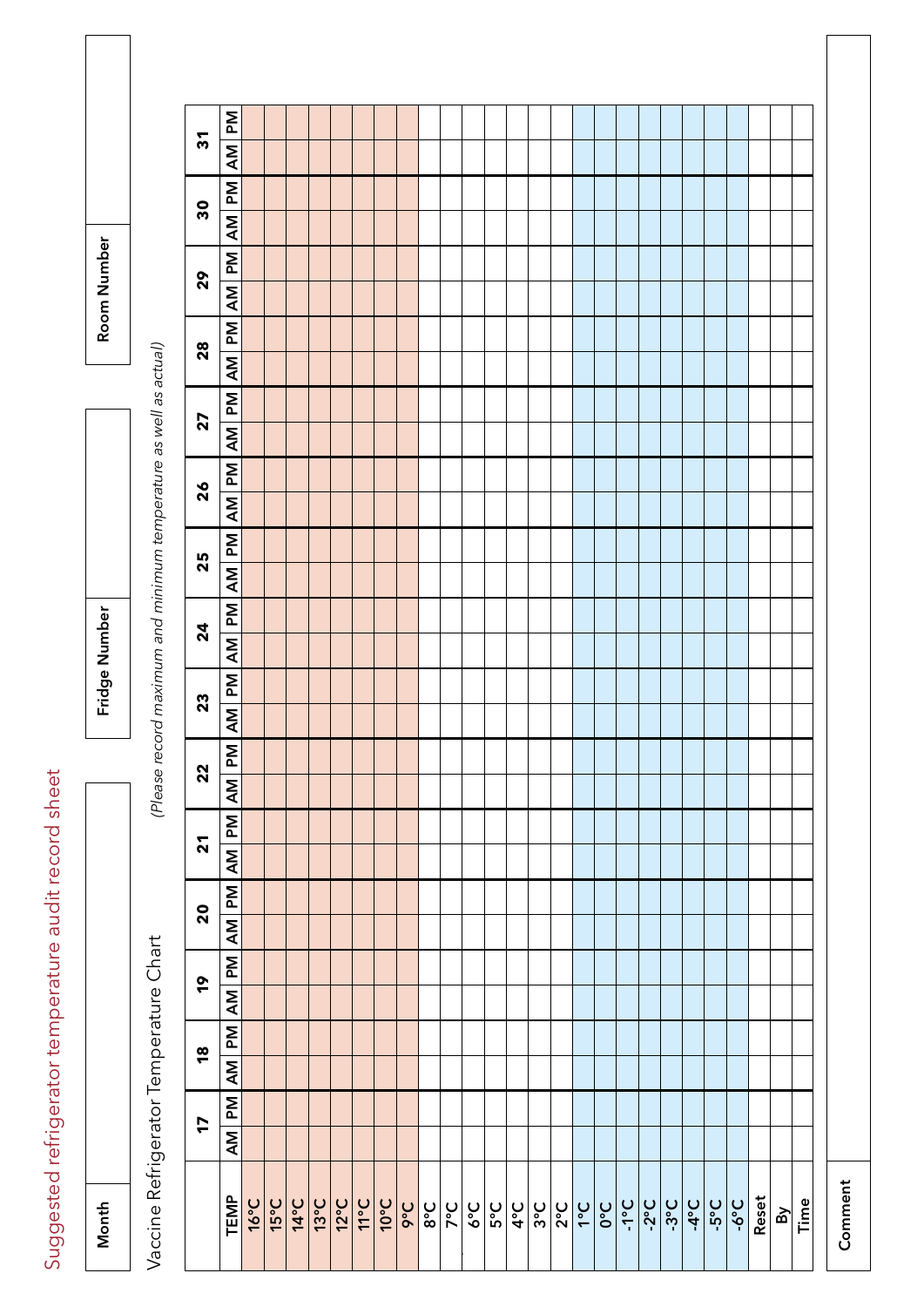## **Appendix 3**

## Cold chain audit tool and report

|     | Inspection Date:                                                                                                                           | Auditor: |               |
|-----|--------------------------------------------------------------------------------------------------------------------------------------------|----------|---------------|
|     | Practice / Venue:                                                                                                                          |          |               |
| No. | <b>Questions</b>                                                                                                                           |          | <b>Answer</b> |
| 1.  | Does the Practice have a written procedure which indicates the action to<br>be taken in the event of the vaccine being stored incorrectly? |          | Yes<br>No     |
|     | Comments:                                                                                                                                  |          |               |
| 2.  | Does everyone in the Practice have access to the Policy and are they<br><b>conversant</b> with the content?                                |          | No<br>Yes     |
|     | Comments:                                                                                                                                  |          |               |
| 3.  | Confirm the name of two nominated people responsible<br>for the safe storage of vaccines?                                                  |          | No<br>Yes     |
|     | Name 1:<br>Name 2:                                                                                                                         |          |               |
| 4.  | Is there a designated deputy to cover for the responsible safe storage<br>of vaccines in times of absence?                                 |          | Yes<br>No     |
|     | Comments:                                                                                                                                  |          |               |
| 5   | Are the procedures for the receipt, checking and immediate refrigeration<br>of vaccines being followed?                                    |          | Yes<br>No.    |
|     | Comments:                                                                                                                                  |          |               |
| 6.  | Is there a file which is kept up-to-date with information about order and<br>delivery of vaccine stock and records of temperature ranges?  |          | Yes<br>No     |
|     | Comments:                                                                                                                                  |          |               |
| 7.  | Is the vaccine transported from the supplier in a validated insulated<br>container?                                                        |          | No<br>Yes     |
|     | Comments:                                                                                                                                  |          |               |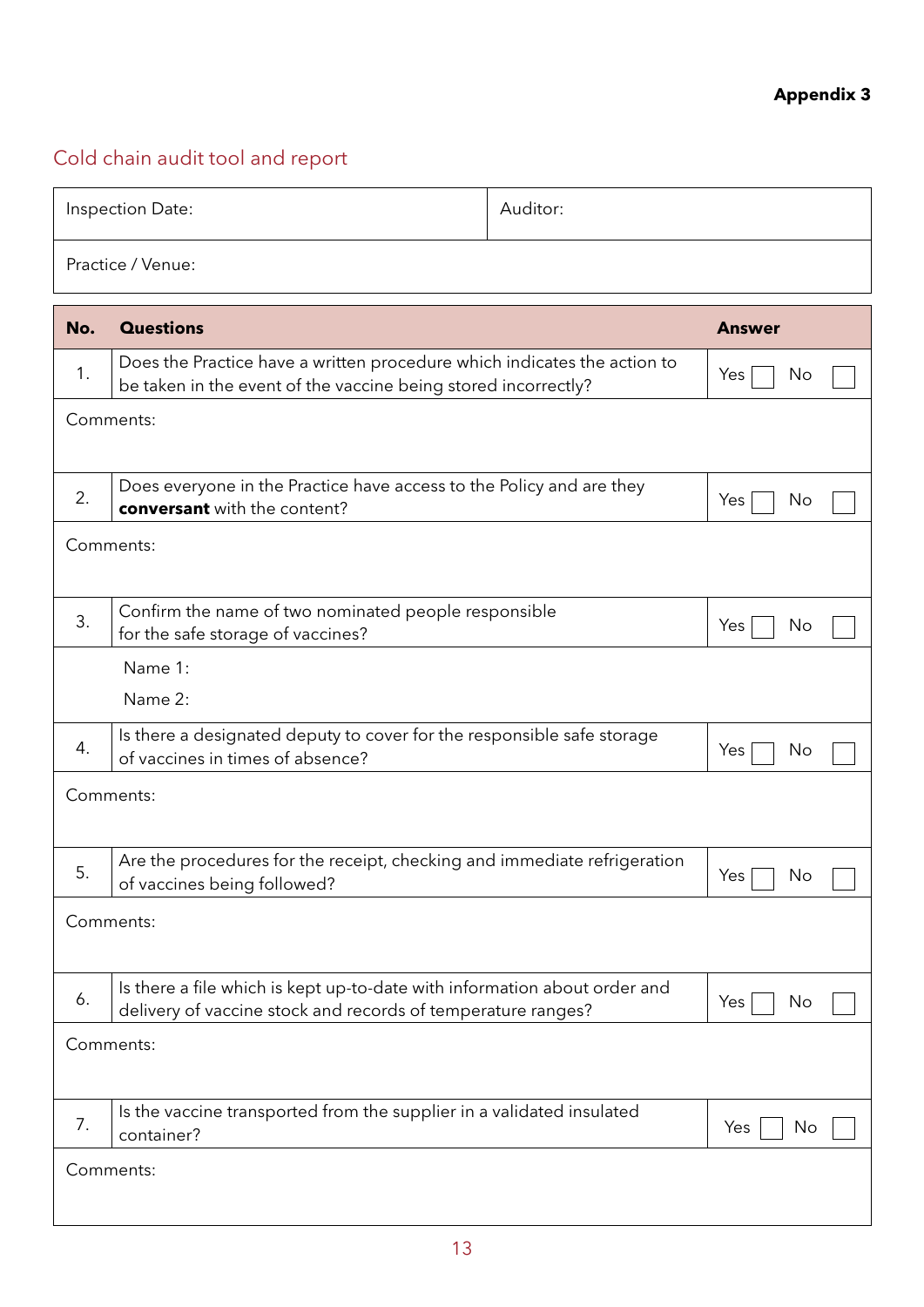| No. | <b>Questions</b>                                                                                                                                        | <b>Answer</b>               |
|-----|---------------------------------------------------------------------------------------------------------------------------------------------------------|-----------------------------|
| 8.  | Are vaccines transported to and stored in outlying clinics/schools/clinic<br>rooms within the Practice in a validated insulated container?              | Yes<br>No<br>Not applicable |
|     | Comments:                                                                                                                                               |                             |
| 9.  | When you use a validated insulated container, do you adhere to the<br>manufacturer's instructions to ensure that these are being used<br>appropriately? | Yes<br>No<br>Not applicable |
|     | Comments:                                                                                                                                               |                             |

## **1st Fridge**

|     | Refrigerator Location: (please identify and audit each refrigerator)                                                                                                                                                |           |
|-----|---------------------------------------------------------------------------------------------------------------------------------------------------------------------------------------------------------------------|-----------|
| 1.  | Is a medical refrigerator in use? - (A domestic refrigerator is not<br>acceptable as the temperature cycles between -1.5°C and +4°C).                                                                               | Yes<br>No |
| 2.  | Are there safeguards to prevent the refrigerator accidentally<br>being switched off?                                                                                                                                | Yes<br>No |
| 3.  | Is the refrigerator packed correctly? Not more than 50% full and items away<br>from refrigerator walls and cold air vents.                                                                                          | Yes<br>No |
| 4.  | Are the vaccines in their original packaging? (They should not be stored<br>in solid plastic trays/containers within the refrigerator).                                                                             | Yes<br>No |
| 5.  | Does the refrigerator have only medical products?<br>That is, no food, drinks, specimens.                                                                                                                           | Yes<br>No |
| 6.  | Is an externally-situated maximum/minimum thermometer present?<br>(irrespective of whether the refrigerator incorporates a temperature<br>indicator). The sensor should be in the centre of the refrigerator.       | Yes<br>No |
|     | If no please explain:                                                                                                                                                                                               |           |
| 7.  | Are the temperature ranges documented at least daily?                                                                                                                                                               | Yes<br>No |
| 8.  | Is there an alternative refrigerator or validated insulated container for use<br>during defrosting to ensure that the temperature of vaccines does not<br>exceed the range as specified in the manufacturer's SPCs? | Yes<br>No |
| 9.  | Is there evidence of stock rotation?                                                                                                                                                                                | Yes<br>No |
| 10. | Is there an appropriate maintenance contract in place for the refrigerator<br>and temperature gauges?                                                                                                               | Yes<br>No |
| 11. | Are there records of regular: servicing, calibration, cleaning and defrosting?                                                                                                                                      | Yes<br>No |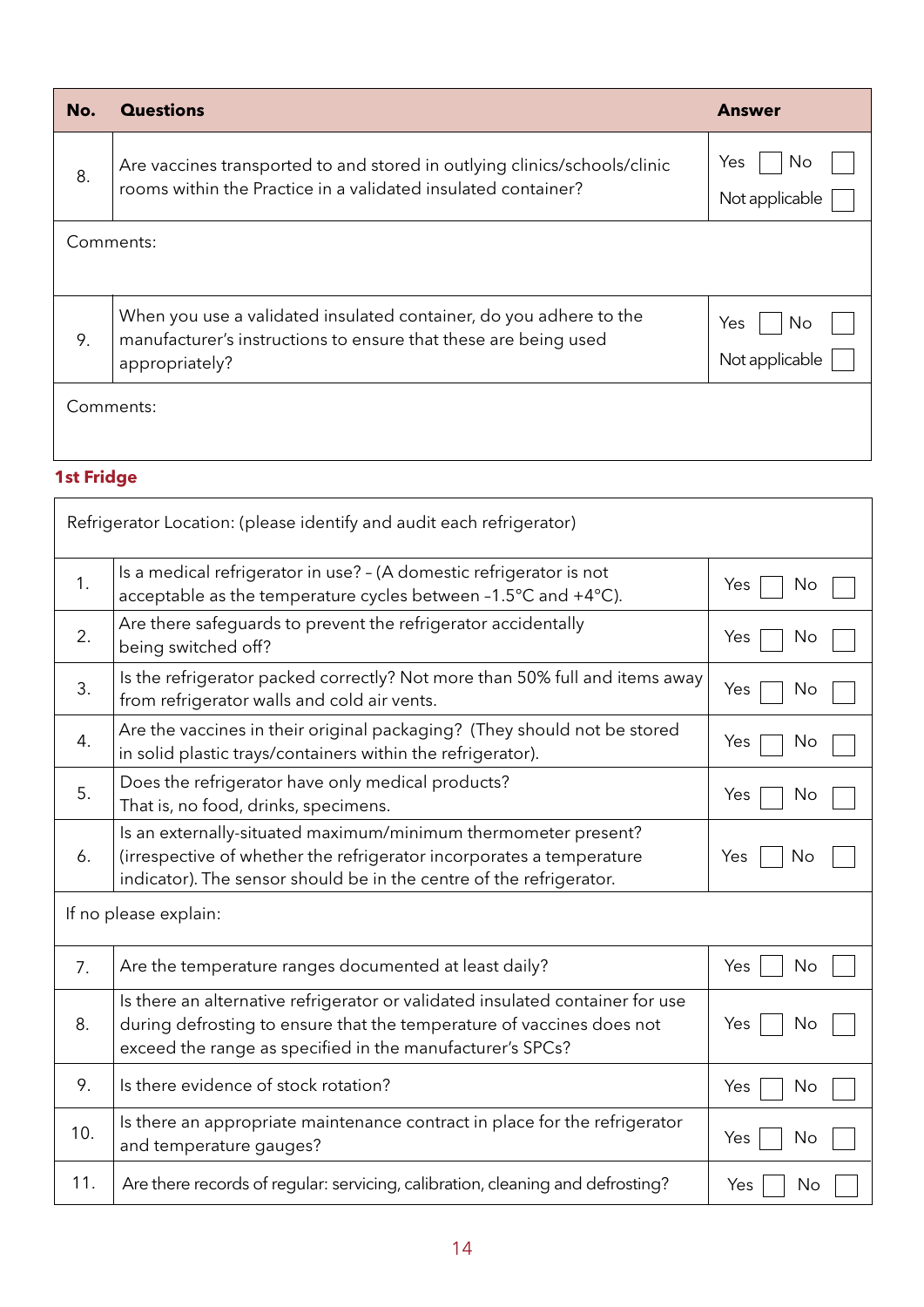## **2nd Fridge**

|     | Refrigerator Location: (please identify and audit each refrigerator)                                                                                                                                                |           |
|-----|---------------------------------------------------------------------------------------------------------------------------------------------------------------------------------------------------------------------|-----------|
| 1.  | Is a medical refrigerator in use? - (A domestic refrigerator is not<br>acceptable as the temperature cycles between -1.5°C and +4°C).                                                                               | Yes<br>No |
| 2.  | Are there safeguards to prevent the refrigerator accidentally<br>being switched off?                                                                                                                                | Yes<br>No |
| 3.  | Is the refrigerator packed correctly? Not more than 50% full and items away<br>from refrigerator walls and cold air vents.                                                                                          | Yes<br>No |
| 4.  | Are the vaccines in their original packaging? (They should not be stored<br>in solid plastic trays/containers within the refrigerator).                                                                             | Yes<br>No |
| 5.  | Does the refrigerator have only medical products?<br>That is, no food, drinks, specimens.                                                                                                                           | Yes<br>No |
| 6.  | Is an externally-situated maximum/minimum thermometer present?<br>(irrespective of whether the refrigerator incorporates a temperature<br>indicator). The sensor should be in the centre of the refrigerator.       | Yes<br>No |
|     | If no please explain:                                                                                                                                                                                               |           |
| 7.  | Are the temperature ranges documented at least daily?                                                                                                                                                               | No<br>Yes |
| 8.  | Is there an alternative refrigerator or validated insulated container for use<br>during defrosting to ensure that the temperature of vaccines does not<br>exceed the range as specified in the manufacturer's SPCs? | Yes<br>No |
| 9.  | Is there evidence of stock rotation?                                                                                                                                                                                | Yes<br>No |
| 10. | Is there an appropriate maintenance contract in place for the refrigerator<br>and temperature gauges?                                                                                                               | Yes<br>No |
| 11. | Are there records of regular: servicing, calibration, cleaning and defrosting?                                                                                                                                      | Yes<br>No |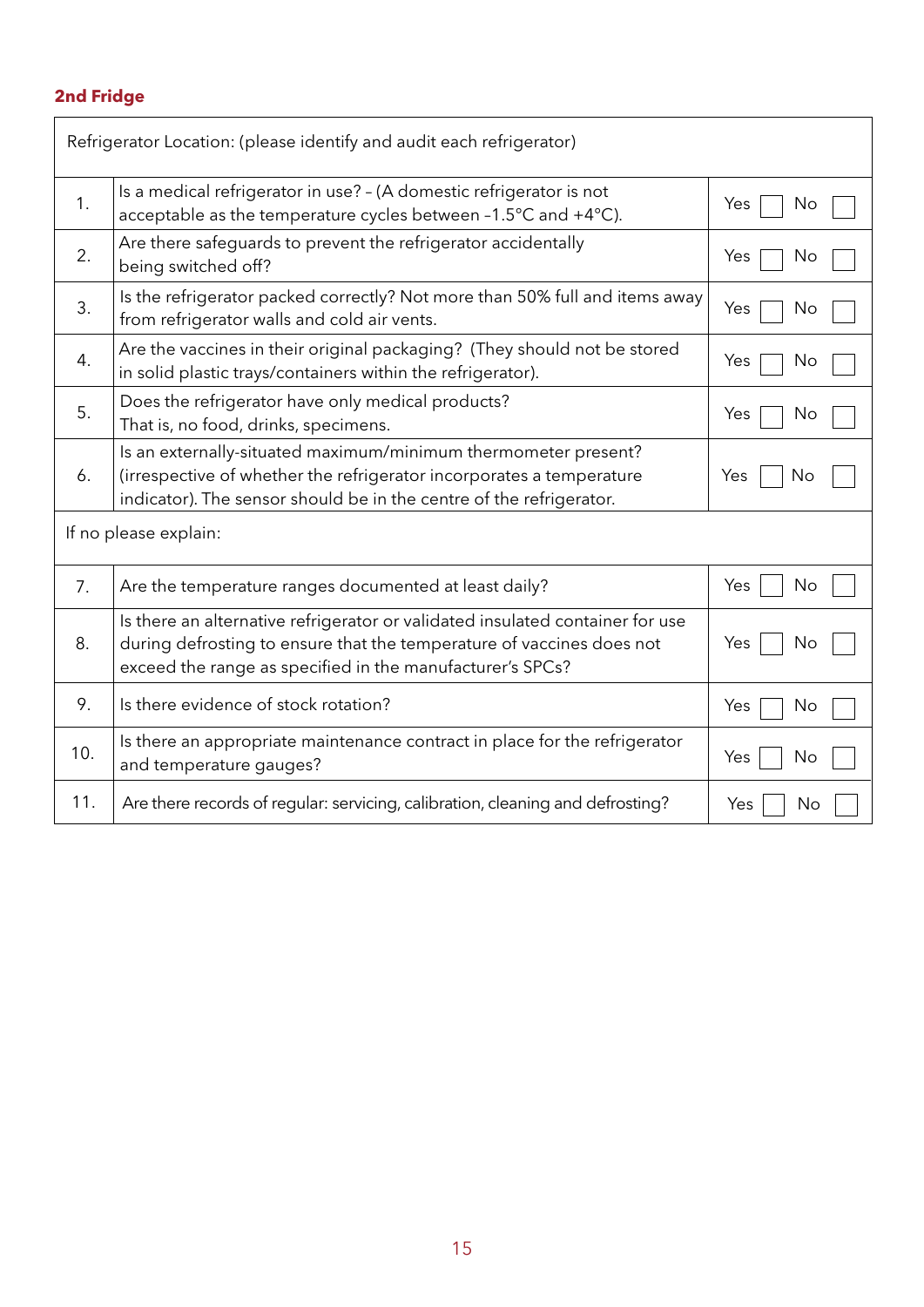## **3rd Fridge**

| Refrigerator Location: (please identify and audit each refrigerator) |                                                                                                                                                                                                                     |           |  |  |
|----------------------------------------------------------------------|---------------------------------------------------------------------------------------------------------------------------------------------------------------------------------------------------------------------|-----------|--|--|
| 1.                                                                   | Is a medical refrigerator in use? - (A domestic refrigerator is not<br>acceptable as the temperature cycles between -1.5°C and +4°C).                                                                               | Yes<br>No |  |  |
| 2.                                                                   | Are there safeguards to prevent the refrigerator accidentally<br>being switched off?                                                                                                                                | Yes<br>No |  |  |
| 3.                                                                   | Is the refrigerator packed correctly? Not more than 50% full and items away<br>from refrigerator walls and cold air vents.                                                                                          | Yes<br>No |  |  |
| 4.                                                                   | Are the vaccines in their original packaging? (They should not be stored<br>in solid plastic trays/containers within the refrigerator).                                                                             | Yes<br>No |  |  |
| 5.                                                                   | Does the refrigerator have only medical products?<br>That is, no food, drinks, specimens.                                                                                                                           | Yes<br>No |  |  |
| 6.                                                                   | Is an externally-situated maximum/minimum thermometer present?<br>(irrespective of whether the refrigerator incorporates a temperature<br>indicator). The sensor should be in the centre of the refrigerator.       | Yes<br>No |  |  |
| If no please explain:                                                |                                                                                                                                                                                                                     |           |  |  |
| 7.                                                                   | Are the temperature ranges documented at least daily?                                                                                                                                                               | Yes<br>No |  |  |
| 8.                                                                   | Is there an alternative refrigerator or validated insulated container for use<br>during defrosting to ensure that the temperature of vaccines does not<br>exceed the range as specified in the manufacturer's SPCs? | Yes<br>No |  |  |
| 9.                                                                   | Is there evidence of stock rotation?                                                                                                                                                                                | Yes<br>No |  |  |
| 10.                                                                  | Is there an appropriate maintenance contract in place for the refrigerator<br>and temperature gauges?                                                                                                               | Yes<br>No |  |  |
| 11.                                                                  | Are there records of regular: servicing, calibration, cleaning and defrosting?                                                                                                                                      | Yes<br>No |  |  |

*If more than three fridges, please copy the above and continue auditing the other fridges.*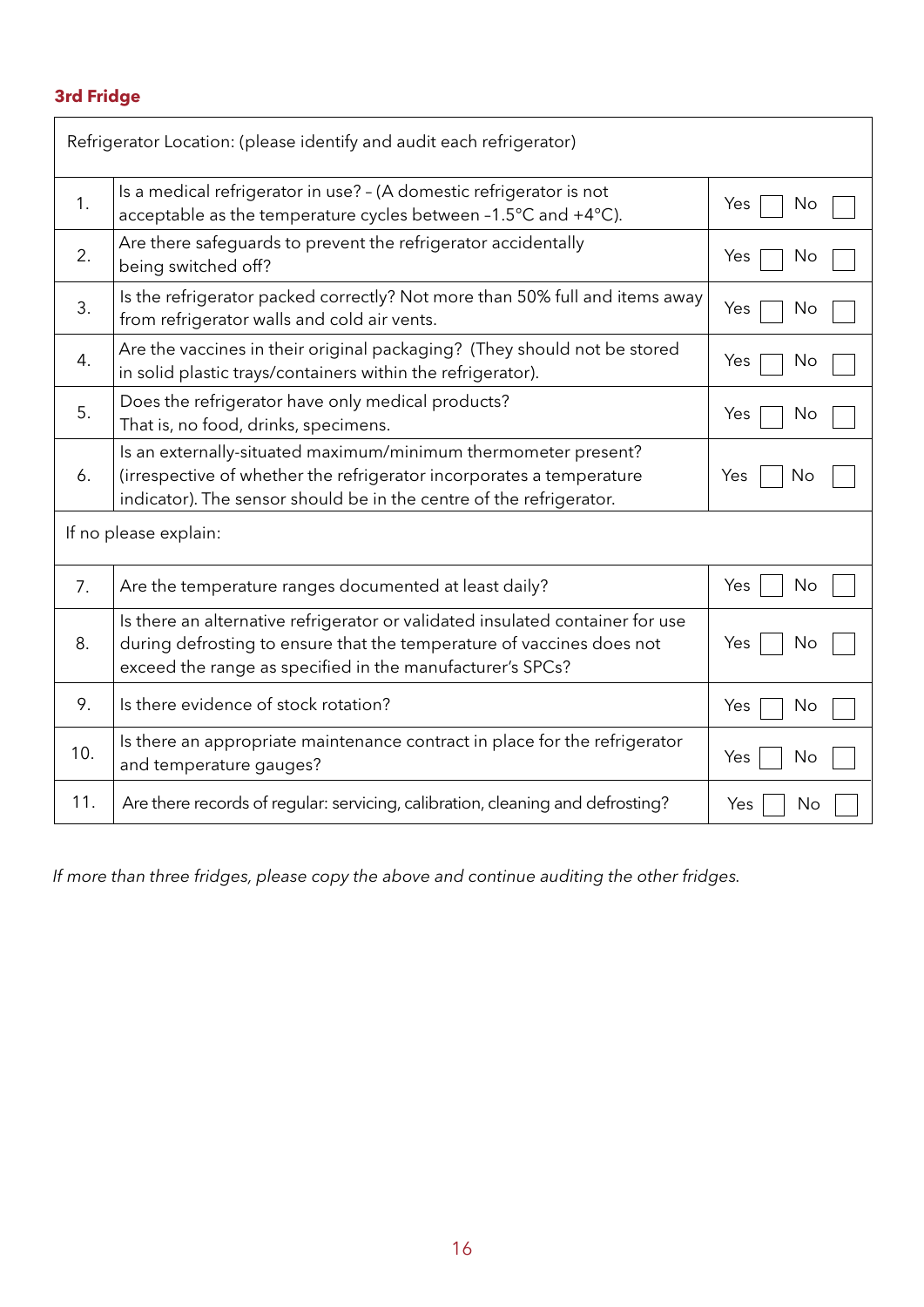## Cold chain report

| Inspection Date:                         | Auditor: |  |  |  |
|------------------------------------------|----------|--|--|--|
| Practice / Venue:                        |          |  |  |  |
| Audit result:                            |          |  |  |  |
|                                          |          |  |  |  |
| Identified areas in need of improvement: |          |  |  |  |
|                                          |          |  |  |  |
| Resources required:                      |          |  |  |  |
|                                          |          |  |  |  |
| Agreed plan of action:                   |          |  |  |  |
|                                          |          |  |  |  |
| Re-audit date:                           |          |  |  |  |
|                                          |          |  |  |  |
|                                          |          |  |  |  |
| Total number of Yes responses on form    |          |  |  |  |
| Divided by                               |          |  |  |  |

| Total number of questions completed |   |  |  |  |
|-------------------------------------|---|--|--|--|
| Multiplied by 100                   | % |  |  |  |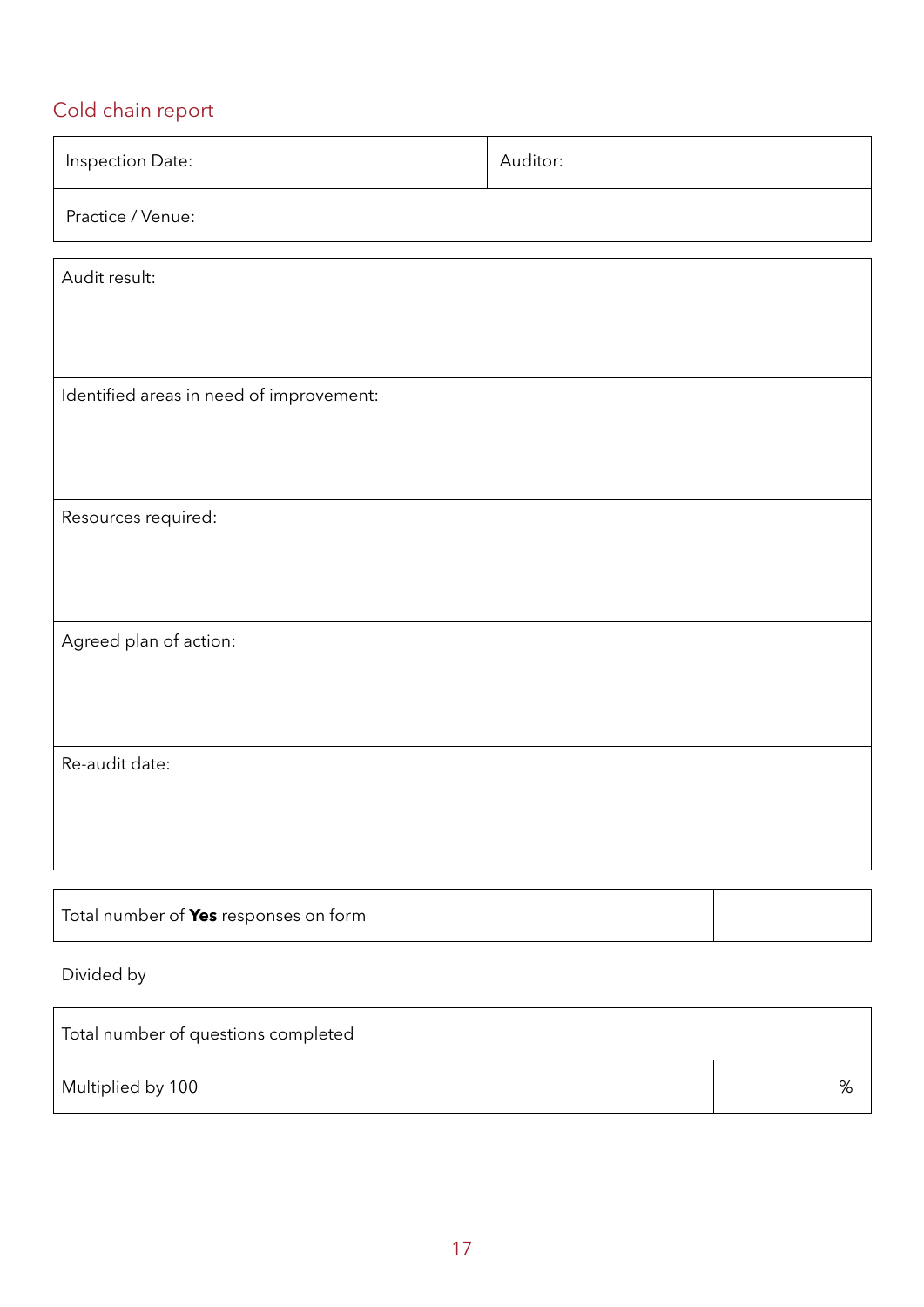## Sample: Manufacturer's instructions for use of a vaccine porter

Helapet offer a comprehensive range of fully validated VaccinePorter® Carrier Systems, for the controlled transit of vaccines that require storage between +2°C and +8°C. [https://www.helapet.co.uk/catalog/product.php?CI\\_ID=355](https://www.helapet.co.uk/catalog/product.php?CI_ID=355   )

### Mini vaccine porter

| Lid                               |  |
|-----------------------------------|--|
| 1 X Medicool MC11                 |  |
| (supplied separately)             |  |
| Spacer mat -                      |  |
| <b>Product (Vaccines) -</b>       |  |
| Inner moulding -                  |  |
| <b>Protective Carrying Case —</b> |  |

## Vaccine porter 9

| Lid                                                                                                                                                                                                                                  |  |
|--------------------------------------------------------------------------------------------------------------------------------------------------------------------------------------------------------------------------------------|--|
| <b>6 X Medicool MC28</b><br>(supplied separately) ·                                                                                                                                                                                  |  |
| <b>Product (Vaccines) - The Contract Contract Contract Contract Contract Contract Contract Contract Contract Contract Contract Contract Contract Contract Contract Contract Contract Contract Contract Contract Contract Contrac</b> |  |
|                                                                                                                                                                                                                                      |  |
| Inner moulding                                                                                                                                                                                                                       |  |
| <b>Protective Carrying Case</b>                                                                                                                                                                                                      |  |

*Images taken from Clinimed instruction manuals*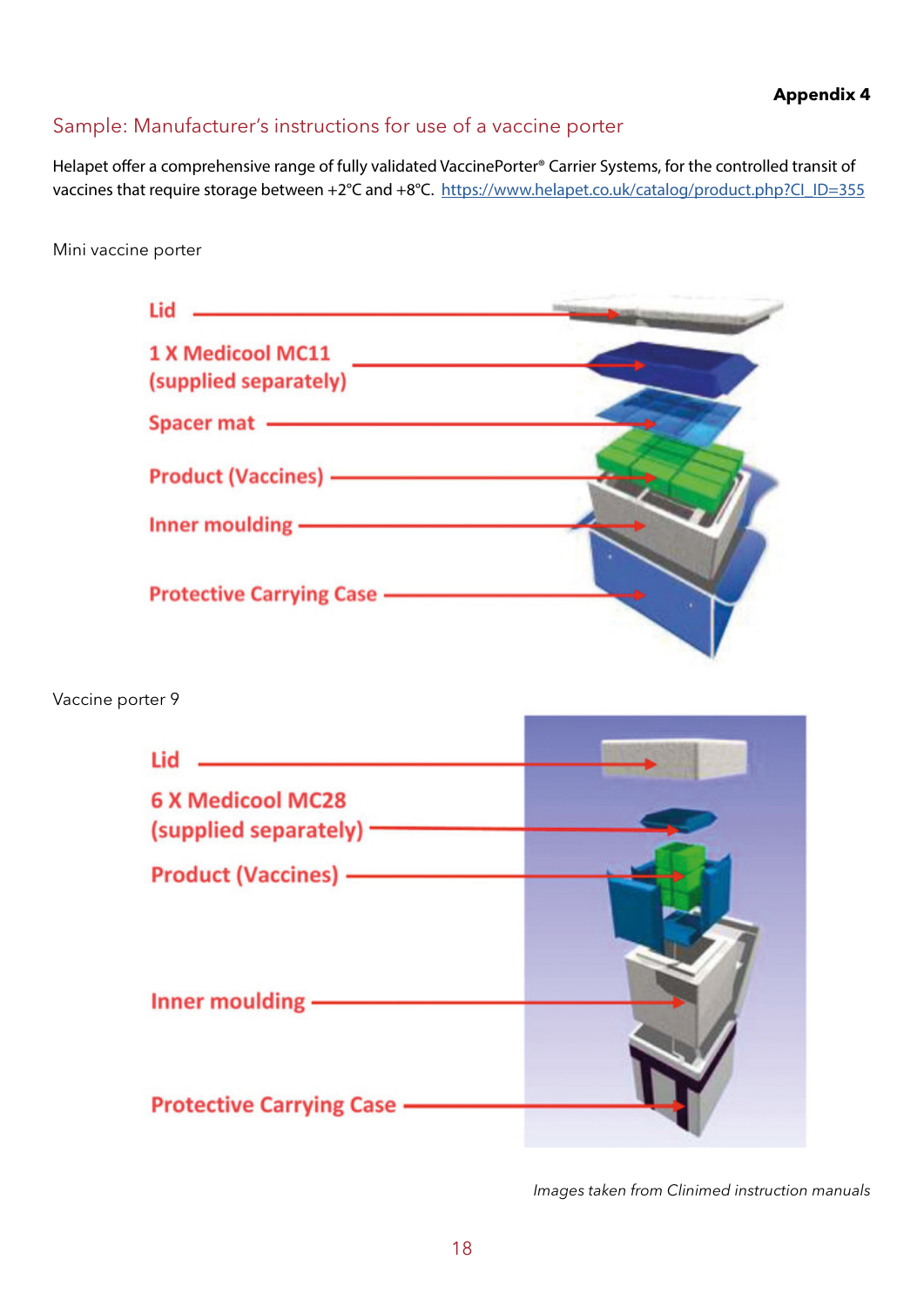## Guidance – correct storage and monitoring of temperature sensitive drugs

Check the storage conditions of each drug/vaccine or other product that you store – this information should be on the patient information leaflet or can be found on the electronic Medicines Compendium in section 6 of the Summary of Products Characteristics (SPC). If the products are not stored according to the manufacturer's SPC, the product becomes unlicensed. If you use it and there is an adverse event, the prescriber and the person administering the drug/vaccine are personally accountable. The manufacturer will not indemnify the product unless you can prove that the product has been stored strictly to the licensing requirements.

## **Top tips:**

- Ensure that the electricity supply cannot accidentally be disrupted
- The fridge should not be placed in direct sunlight or near a heat source
- The fridge needs to be less than 50% full so that air can circulate freely
- Keep in original packaging until ready to use
- If you need to segregate types of drugs/vaccines use a basket, not a solid tray
- Food and samples should not be stored in a drug fridge
- Products must not touch the sides or back or be placed on the bottom of the fridge and should be away from cold air vents
- Do not store in door compartments if present
- Make checks at least once a week to rotate stock so that products with the shortest expiry date are easily accessible and used first
- A battery operated thermometer needs to be situated on the outside of the fridge with the probe in the centre of the fridge – make sure that the thermometer probe cable does not interfere with the door seal, causing the temperature to fall outside the permitted range
- Read and record the actual, minimum and maximum temperatures twice a day using the standardised recording form
- **ALWAYS** clear the memory/reset the thermometer after each recording
- If the fridge door is open for any length of time the temperature will rise temporarily return to the fridge after about 10 to 20 minutes and reset the thermometer once the actual temperature has settled within the 2°C to 8°C range. If you do not do this - at the next routine temperature recording time you will be recording a high maximum temperature that is not a significant harm to the products
- If your recordings are not within the 2°C to 8°C range (and this is not because of the situation described above) you must alert your Line Manager or other person in charge and an investigation needs to be undertaken. The event needs to be recorded as an untoward incident. Do not use any of the products until the manufacturer advises that it is safe to do so or reorder new supplies accordingly.

## **Remember: READ, RECORD, RESET, REACT**